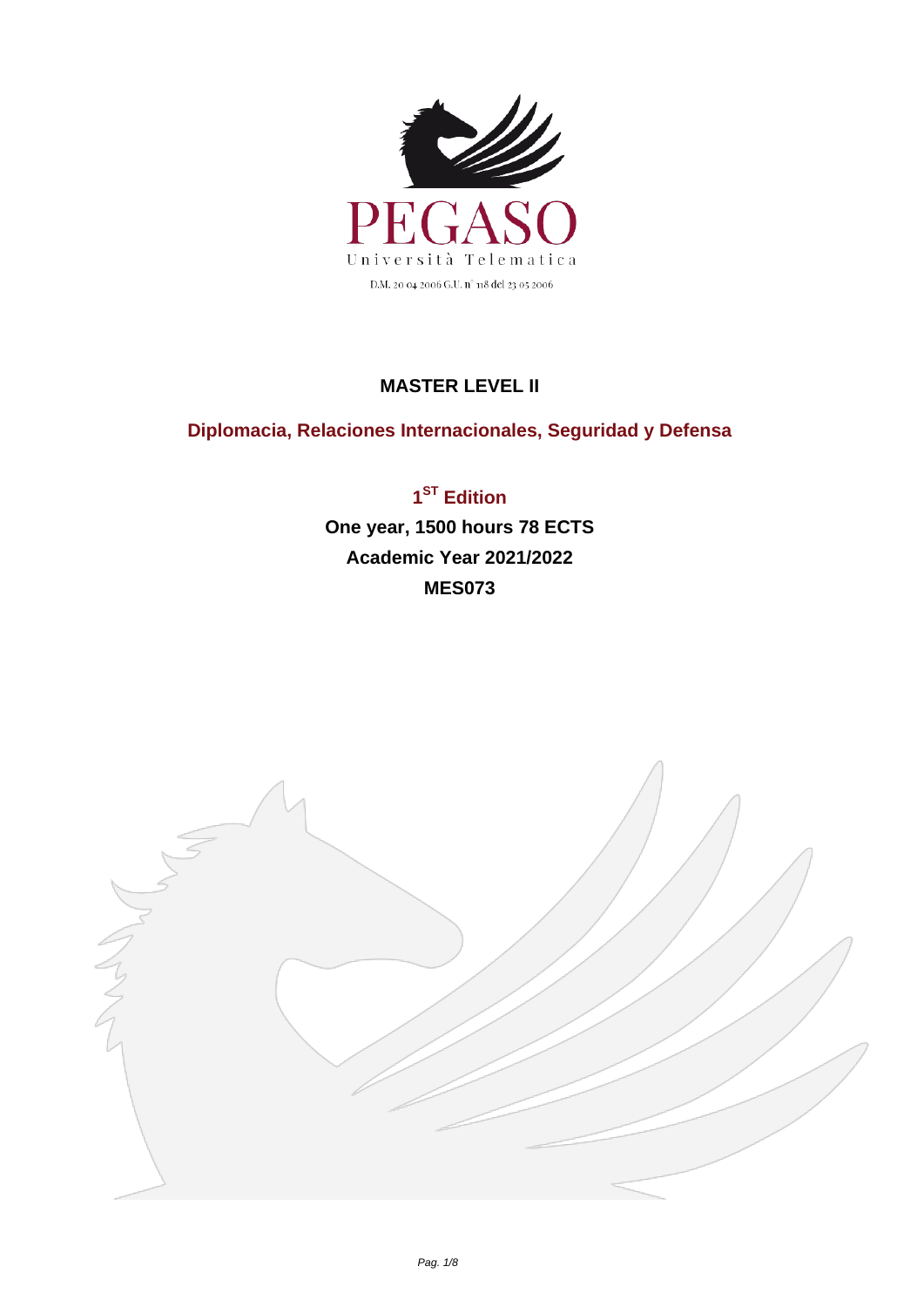

| <b>Title</b>         | Diplomacia, Relaciones Internacionales, Seguridad y Defensa |
|----------------------|-------------------------------------------------------------|
| <b>Edition</b>       | 1 <sup>ST</sup> Edition                                     |
| <b>Area</b>          | <b>INTERNATIONAL</b>                                        |
| <b>Category</b>      | <b>MASTER</b>                                               |
| <b>Level</b>         | Level II                                                    |
| <b>Academic Year</b> | 2021/2022                                                   |
| <b>Duration</b>      | One year, 1500 hours, 78 ECTS                               |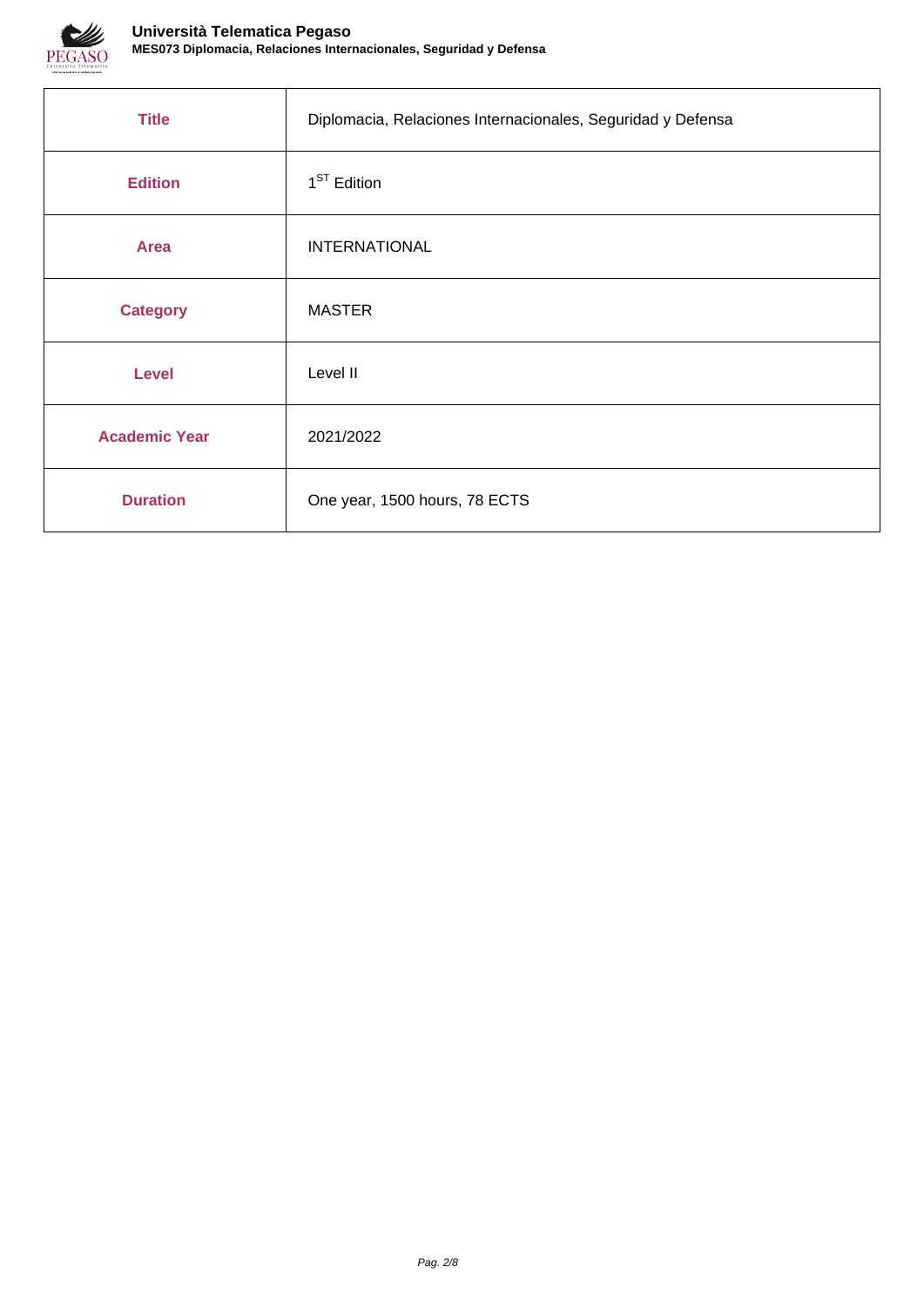

| <b>Presentation</b> | This Postgraduate Master Coursein international relations is a training that<br>prepares the professional on the path of the Diplomatic Career, providing the<br>student with the necessary knowledge to face the different international<br>scenarios and whose main characteristic focuses on being complex, changing,<br>dynamic and of interests very varied between countries<br>- Prepare professionals in the area in their process to the Diplomatic Career.<br>- Provide the student with solid and rigorous theoretical and methodological<br>competences to train him as an analyst not only academic but also in the<br>sectors related to the study.<br>- Analyze in detail the different scenarios of complex and changing international<br>relations at a global level. |
|---------------------|----------------------------------------------------------------------------------------------------------------------------------------------------------------------------------------------------------------------------------------------------------------------------------------------------------------------------------------------------------------------------------------------------------------------------------------------------------------------------------------------------------------------------------------------------------------------------------------------------------------------------------------------------------------------------------------------------------------------------------------------------------------------------------------|
|                     | - To enable foreign students, diplomats or not, a specialized and modern<br>training in diplomacy and international studies.                                                                                                                                                                                                                                                                                                                                                                                                                                                                                                                                                                                                                                                           |
|                     | - Train students with the necessary instruments to better understand the<br>historical, sociological and economic reality of the areas defined in the<br>specialized modules.                                                                                                                                                                                                                                                                                                                                                                                                                                                                                                                                                                                                          |
|                     | - Strengthen the role of Spain in its efforts to cooperate with the international<br>community in order to finally achieve a more secure and stable world.                                                                                                                                                                                                                                                                                                                                                                                                                                                                                                                                                                                                                             |
|                     |                                                                                                                                                                                                                                                                                                                                                                                                                                                                                                                                                                                                                                                                                                                                                                                        |
|                     |                                                                                                                                                                                                                                                                                                                                                                                                                                                                                                                                                                                                                                                                                                                                                                                        |
|                     |                                                                                                                                                                                                                                                                                                                                                                                                                                                                                                                                                                                                                                                                                                                                                                                        |
|                     |                                                                                                                                                                                                                                                                                                                                                                                                                                                                                                                                                                                                                                                                                                                                                                                        |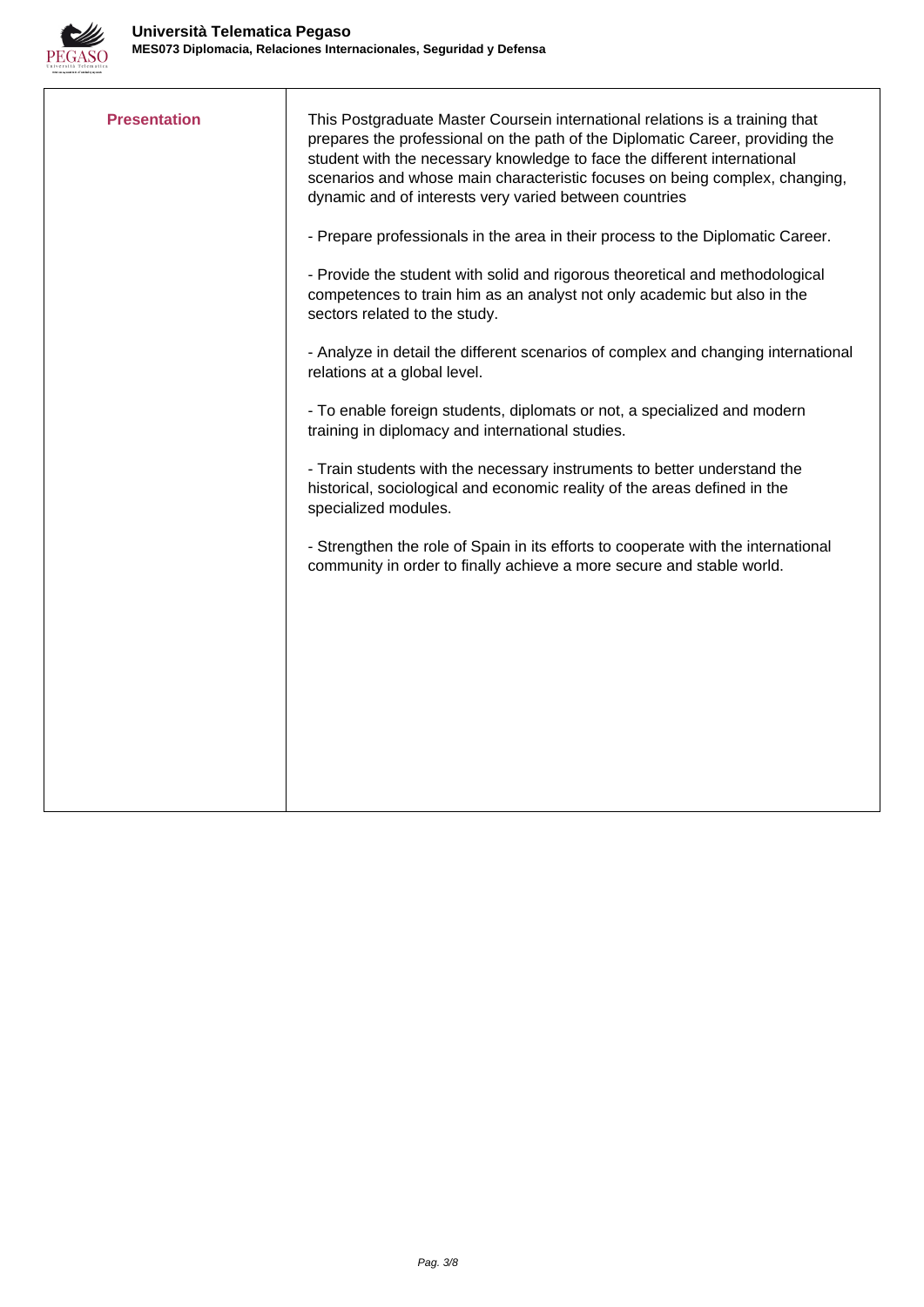

| <b>Objectives</b>      | This Postgraduate Master Course in diplomacy is aimed mainly at:                                                                                                                                                                                                                                                                                                                                                 |  |
|------------------------|------------------------------------------------------------------------------------------------------------------------------------------------------------------------------------------------------------------------------------------------------------------------------------------------------------------------------------------------------------------------------------------------------------------|--|
|                        | - Analysts and Experts in foreign relations and international politics                                                                                                                                                                                                                                                                                                                                           |  |
|                        | - Armed Forces and State Security Bodies                                                                                                                                                                                                                                                                                                                                                                         |  |
|                        | - Graduates or graduates in international relations                                                                                                                                                                                                                                                                                                                                                              |  |
|                        | - Graduates or graduates in international protocol                                                                                                                                                                                                                                                                                                                                                               |  |
|                        | - Private Security Professionals                                                                                                                                                                                                                                                                                                                                                                                 |  |
|                        | - Politicians, Lawyers and Journalists of the area                                                                                                                                                                                                                                                                                                                                                               |  |
|                        |                                                                                                                                                                                                                                                                                                                                                                                                                  |  |
|                        |                                                                                                                                                                                                                                                                                                                                                                                                                  |  |
|                        |                                                                                                                                                                                                                                                                                                                                                                                                                  |  |
| <b>Target audience</b> | The course aims at providing young graduates, young professionals and<br>passionate about fashion with technical skills in the fashion and luxury industry,<br>in order to develop a strong sensitiveness and knowledge towards fashion,<br>quality and "Made in Italy" branded products, identify new business<br>opportunities and successfully manage creative projects within international<br>environments. |  |
|                        | This Postgraduate Master course mixes technical knowledge, high quality<br>professionals' experiences and practical case studies, by enabling students to<br>build their own professional network while studying through high-technological<br>didactic tools.                                                                                                                                                   |  |
|                        |                                                                                                                                                                                                                                                                                                                                                                                                                  |  |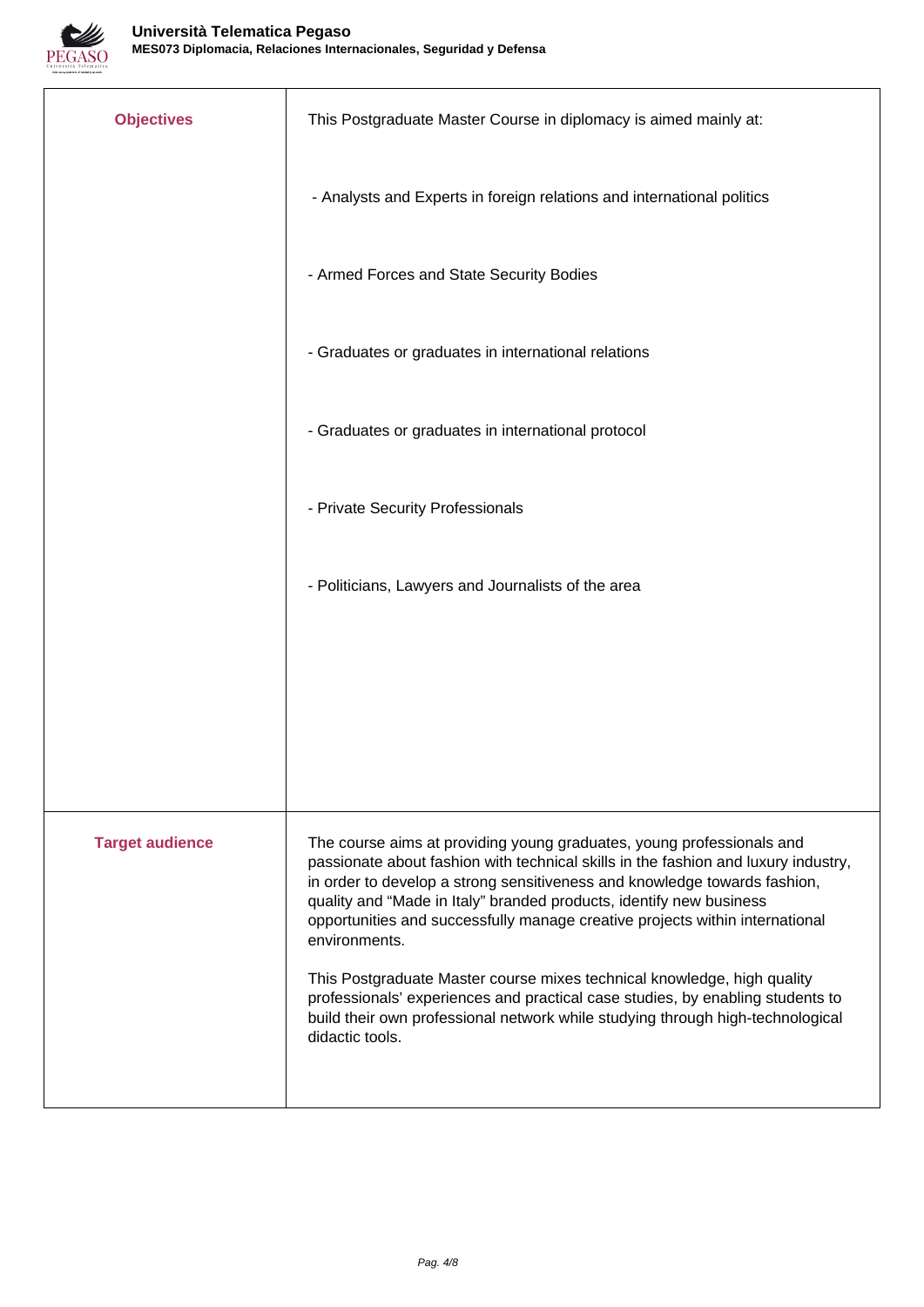

| <b>Tools</b>    |                | This Postgraduate Master Course will be delivered online through our didactic<br>platform available 24/7.<br>The distance learning system shall provide assisted learning along a<br>predetermined educational path, with access to didactic materials specifically<br>developed, with a wide range of interactive individual and group activities,<br>supervised by tutors and experts in the field, able to interact with students and<br>to answer their enquiries.<br>The study of the didactic materials, both digital (video lessons of the lecturers<br>with graphic animations) and on paper support (lecture notes and/or texts), is<br>conducted according to the time schedules and personal availability of the<br>student.<br>Students may avail of video lessons for the study of theoretical knowledge, of<br>bibliographies and sitographies, in addition to notes and documents necessary<br>for the acquisition of practical skills. |             |
|-----------------|----------------|--------------------------------------------------------------------------------------------------------------------------------------------------------------------------------------------------------------------------------------------------------------------------------------------------------------------------------------------------------------------------------------------------------------------------------------------------------------------------------------------------------------------------------------------------------------------------------------------------------------------------------------------------------------------------------------------------------------------------------------------------------------------------------------------------------------------------------------------------------------------------------------------------------------------------------------------------------|-------------|
|                 |                |                                                                                                                                                                                                                                                                                                                                                                                                                                                                                                                                                                                                                                                                                                                                                                                                                                                                                                                                                        |             |
| <b>Contents</b> |                | <b>Topics</b>                                                                                                                                                                                                                                                                                                                                                                                                                                                                                                                                                                                                                                                                                                                                                                                                                                                                                                                                          | <b>ECTS</b> |
|                 | $\mathbf{1}$   | Historia de la Diplomacia                                                                                                                                                                                                                                                                                                                                                                                                                                                                                                                                                                                                                                                                                                                                                                                                                                                                                                                              | 6           |
|                 | $\overline{2}$ | Geoestrategia: Amenazas y Desafíos                                                                                                                                                                                                                                                                                                                                                                                                                                                                                                                                                                                                                                                                                                                                                                                                                                                                                                                     | 6           |
|                 | 3              | Seguridad en un Mundo Global                                                                                                                                                                                                                                                                                                                                                                                                                                                                                                                                                                                                                                                                                                                                                                                                                                                                                                                           | 6           |
|                 | $\overline{4}$ | Defensa en un Mundo Global                                                                                                                                                                                                                                                                                                                                                                                                                                                                                                                                                                                                                                                                                                                                                                                                                                                                                                                             | 6           |
|                 | 5              | Relaciones Internacionales                                                                                                                                                                                                                                                                                                                                                                                                                                                                                                                                                                                                                                                                                                                                                                                                                                                                                                                             | 6           |
|                 | 6              | Metodología de Investigación en Ciencias Sociales                                                                                                                                                                                                                                                                                                                                                                                                                                                                                                                                                                                                                                                                                                                                                                                                                                                                                                      | 6           |
|                 | 7              | El Cuarto Poder en las relaciones internacionales                                                                                                                                                                                                                                                                                                                                                                                                                                                                                                                                                                                                                                                                                                                                                                                                                                                                                                      | 6           |
|                 | 8              | Unión Europea                                                                                                                                                                                                                                                                                                                                                                                                                                                                                                                                                                                                                                                                                                                                                                                                                                                                                                                                          | 6           |
|                 | 9              | Federación Rusa (mención A)                                                                                                                                                                                                                                                                                                                                                                                                                                                                                                                                                                                                                                                                                                                                                                                                                                                                                                                            | 6           |
|                 | 10             | América (mención B)                                                                                                                                                                                                                                                                                                                                                                                                                                                                                                                                                                                                                                                                                                                                                                                                                                                                                                                                    | 6           |
|                 | 11             | Oriente Medio y Norte África (mención C)                                                                                                                                                                                                                                                                                                                                                                                                                                                                                                                                                                                                                                                                                                                                                                                                                                                                                                               | 6           |
|                 | 12             | Asia Pacífico (mención D)                                                                                                                                                                                                                                                                                                                                                                                                                                                                                                                                                                                                                                                                                                                                                                                                                                                                                                                              | 6           |
|                 | 13             | Trabajo final de Master                                                                                                                                                                                                                                                                                                                                                                                                                                                                                                                                                                                                                                                                                                                                                                                                                                                                                                                                | 6           |
|                 |                | <b>Total</b>                                                                                                                                                                                                                                                                                                                                                                                                                                                                                                                                                                                                                                                                                                                                                                                                                                                                                                                                           | 78          |
|                 |                |                                                                                                                                                                                                                                                                                                                                                                                                                                                                                                                                                                                                                                                                                                                                                                                                                                                                                                                                                        |             |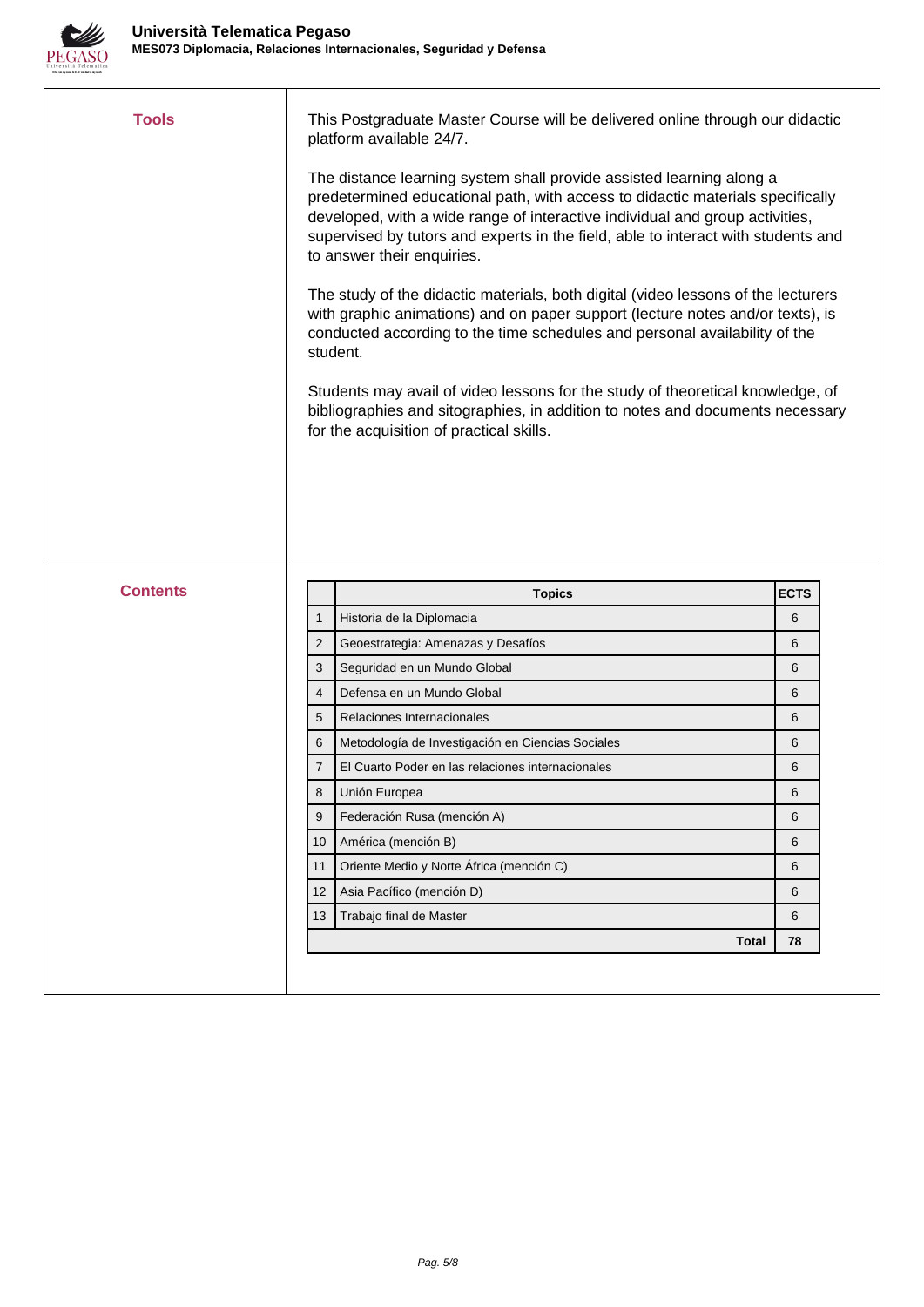

| <b>Activities</b>   |                                                                                                                                                                                                                                                                                                                                                           |
|---------------------|-----------------------------------------------------------------------------------------------------------------------------------------------------------------------------------------------------------------------------------------------------------------------------------------------------------------------------------------------------------|
|                     | This Postgraduate Master Course will be delivered online through our didactic<br>platform available 24/7.                                                                                                                                                                                                                                                 |
|                     | The distance learning system shall provide assisted learning along a<br>predetermined educational path, with access to didactic materials specifically<br>developed, with a wide range of interactive individual and group activities,<br>supervised by tutors and experts in the field, able to interact with students and<br>to answer their enquiries. |
|                     | The study of the didactic materials, both digital (video lessons of the lecturers<br>with graphic animations) and on paper support (lecture notes and/or texts), is<br>conducted according to the time schedules and personal availability of the<br>student.                                                                                             |
|                     | Students may avail of video lessons for the study of theoretical knowledge, of<br>bibliographies and sitographies, in addition to notes and documents necessary<br>for the acquisition of practical skills.                                                                                                                                               |
|                     |                                                                                                                                                                                                                                                                                                                                                           |
| <b>Committments</b> | Upon enrolment, the student will receive, at the e-mail address provided during<br>the enrolment process, the credentials to access the UniPegaso platform,<br>where they will be able to download the final certificate once the have<br>successfully passed the final examination.                                                                      |
|                     | Students are expected to:                                                                                                                                                                                                                                                                                                                                 |
|                     | • study the didactic material specifically arranged;                                                                                                                                                                                                                                                                                                      |
|                     | • participate in online activities;                                                                                                                                                                                                                                                                                                                       |
|                     | • successfully meet the required learning outcomes of each module as stated in<br>course outline in order to pass the assignments;                                                                                                                                                                                                                        |
|                     | • revise the assignments according to the lecturers' comments in an event of<br>the failure to meet one or more of the learning outcomes for each module;                                                                                                                                                                                                 |
|                     | • successfully pass the final dissertation defense real time via digital tools.                                                                                                                                                                                                                                                                           |
|                     |                                                                                                                                                                                                                                                                                                                                                           |
|                     |                                                                                                                                                                                                                                                                                                                                                           |
|                     |                                                                                                                                                                                                                                                                                                                                                           |
|                     |                                                                                                                                                                                                                                                                                                                                                           |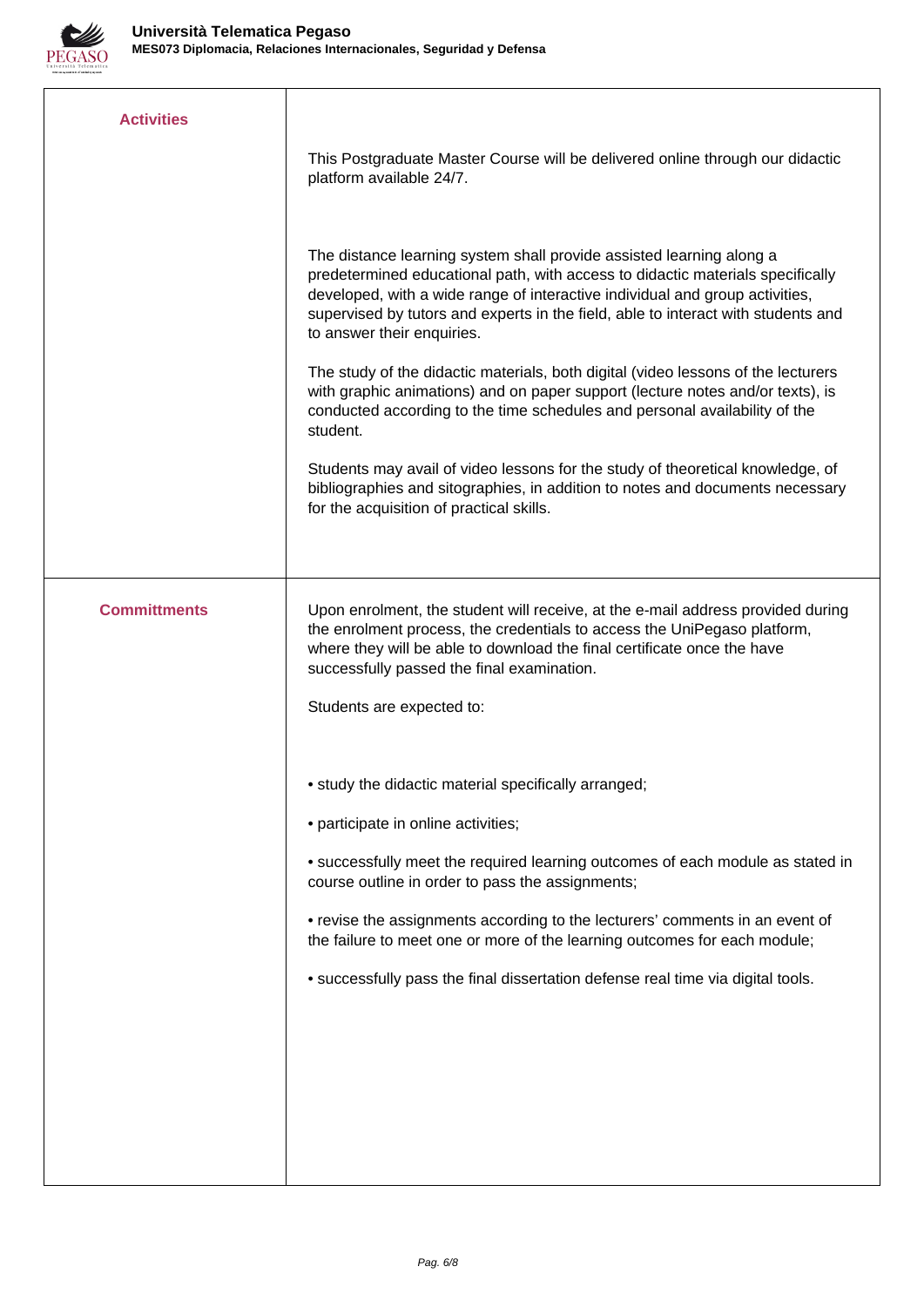

| <b>Access Qualifications</b> | The following access qualifications are required:<br>• Master's degree corresponding to EQF level 7                                                                                                                                                                                                                                                                                                                                                                                                            |
|------------------------------|----------------------------------------------------------------------------------------------------------------------------------------------------------------------------------------------------------------------------------------------------------------------------------------------------------------------------------------------------------------------------------------------------------------------------------------------------------------------------------------------------------------|
| <b>Access requirements</b>   | Students are expected to:<br>• study the didactic material specifically arranged;<br>• participate in online activities;<br>• successfully meet the required learning outcomes of each module as stated in<br>course outline in order to pass the assignments;<br>• revise the assignments according to the lecturers' comments in an event of<br>the failure to meet one or more of the learning outcomes for each module;<br>• successfully pass the final dissertation defence real time via digital tools. |
| <b>Enrolment terms</b>       | <b>Enrolment always open</b>                                                                                                                                                                                                                                                                                                                                                                                                                                                                                   |
| <b>Terms and Conditions</b>  | The administration department reserves the right to activate the Postgraduate<br>Course: https://docs.unipegaso.it/postlaurea/mancata_attivazione.pdf<br>By enrolling in this course, you accept and agree to abide by the following<br>Terms and Conditions of Use:<br>https://docs.unipegaso.it/postlaurea/cond_util_post.pdf                                                                                                                                                                                |
| <b>Payment modalities</b>    | For information about enrolment fees and payment modalities,<br>please contact the following address: <b>administracion@iniseg.es</b>                                                                                                                                                                                                                                                                                                                                                                          |